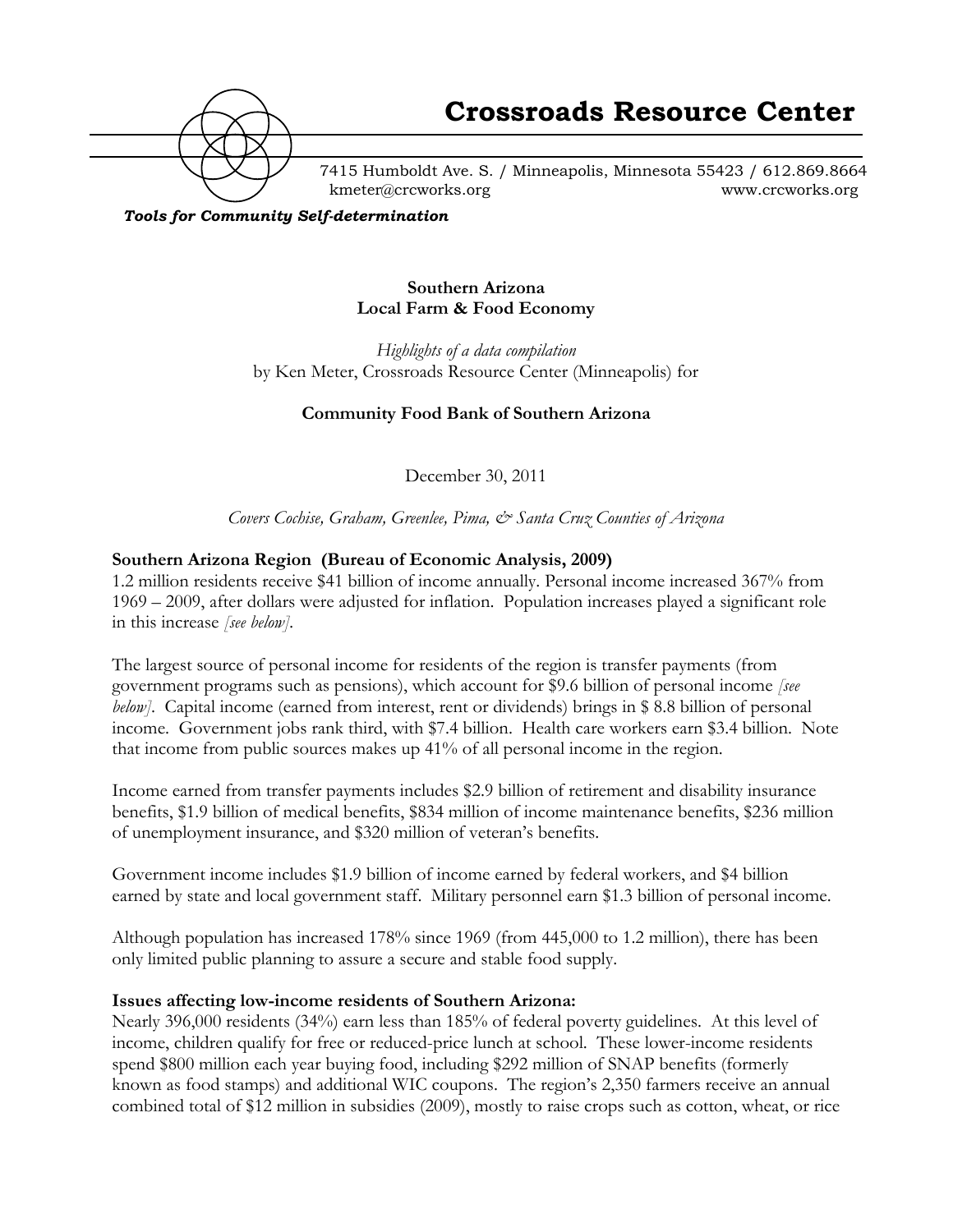that are sold as commodities, not to feed Southern Arizona residents. *Data from Federal Census of 2000, Bureau of Labor Statistics, & Bureau of Economic Analysis.*

8% of the region's households (nearly 82,000 residents) earn less than \$10,000 per year. *Source: Federal Census of 2000.*

17% of all Metro Tucson adults aged 18-64 in carry no health insurance. *Source: Centers for Disease Control, 2010. Note: this data is only compiled in metro areas or on a statewide basis.*

# **Food-related health conditions:**

26% of Arizona residents reported in 2009 that they eat five or more servings of fruit or vegetables each day. 74% do not. This is a key indicator of health, since proper fruit and vegetable consumption has been connected to better health outcomes. *Source: Centers for Disease Control.*

52% of Arizona adults reported in 2009 they have at least 30 minutes of moderate physical activity five or more days per week, or vigorous physical activity for 20 or more minutes three or more days per week. *Source: Centers for Disease Control.*

8% of Metro Tucson residents have been diagnosed with diabetes. *Source: Centers for Disease Control, 2010.* Medical costs for treating diabetes and related conditions in the Southern Arizona region are estimated at \$716 million per year. Costs for the state of Arizona as a whole total \$3.8 billion. *Source: American Diabetes Association cost calculator.*

58% of Arizona residents are overweight (32%) or obese 26%). *Source: Centers for Disease Control, 2010.*

# **Southern Arizona farms (Agricultural Census, 2007)**

*Agricultural Census data for 2007 were released February 4, 2009*

*The Census of Agriculture defines a "farm" as "an operation that produces, or would normally produce and sell, \$1,000 or more of agricultural products per year."*

*Land:*

- 2,350 farms. This is 15% of Arizona farms.
- The Southern Arizona region had 16% more farms in 2007 than in 2002. Some of this may be due to census takers making better contact with small farms.
- 297 (13%) of these are 1,000 acres or more in size.
- 1,178 (50%) farms are less than 50 acres.
- Average farm size is 1,351 acres, less than the state average of 1,670 acres. *Note that data for land in farms for Pima County were suppressed by the USDA in an effort to protect confidentiality, so this average is only calculated using data on Cochise, Graham, Greenlee, and Santa Cruz Counties.*
- The region has at least 2.3 million acres of land in farms. *Note that data for land in farms in Pima County were suppressed by the USDA in an effort to protect confidentiality, so this total is incomplete. Note that the data on Limited Resource Farms (below) shows a total of 2.5 million acres including Pima County.*
- This amounts to at least 9% of the state's farmland.
- The Southern Arizona region holds 122,000 acres of harvested cropland.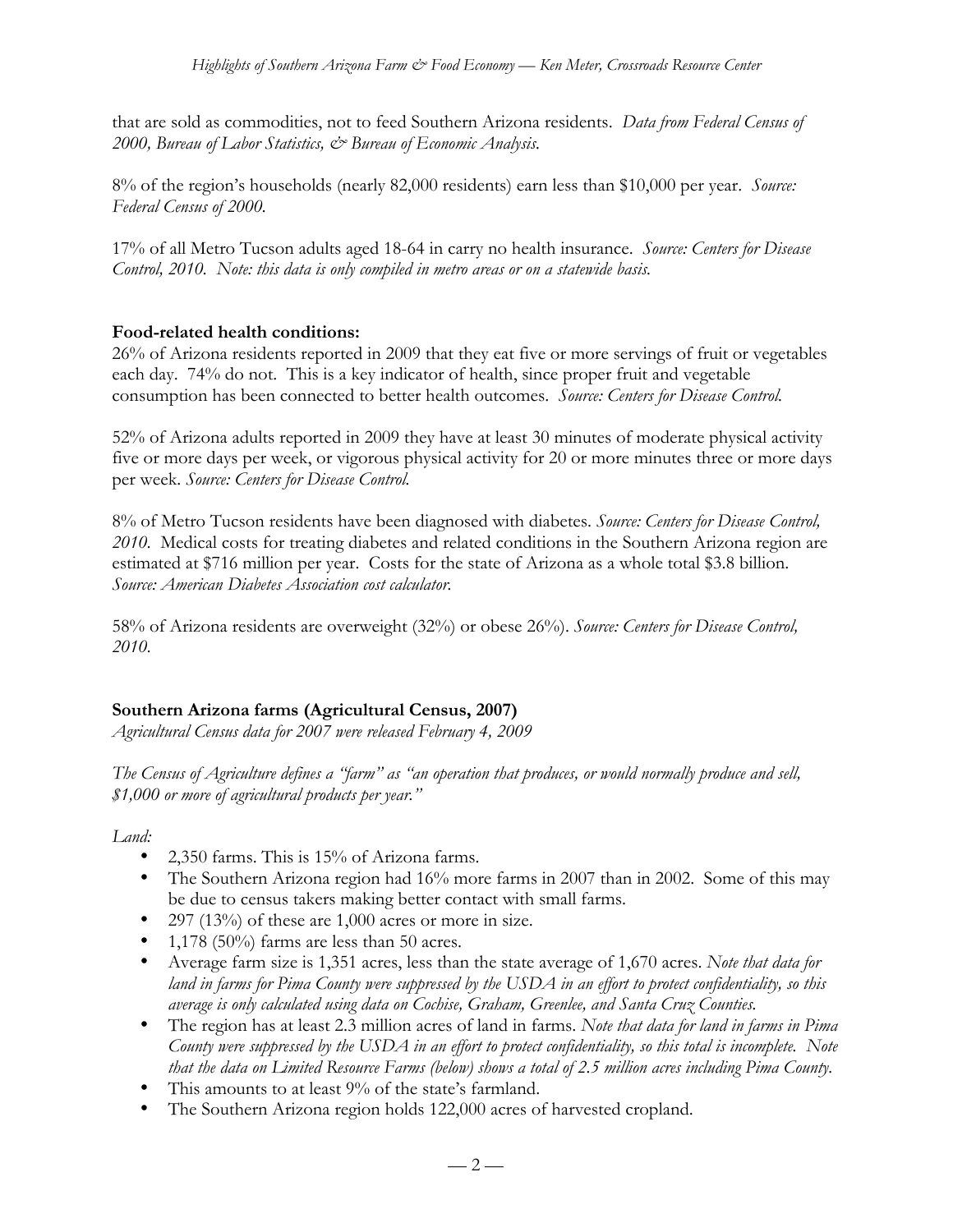- 139,000 acres are irrigated.
- Average value of land and buildings per farm was \$1.7 million. This was more than the 2007 state average of \$1.2 million.

# *Sales:*

*With the exception of foods sold directly to consumers (see below), farmers typically sell commodities to wholesalers, brokers or manufacturers that require further processing or handling to become consumer items. The word "commodities" is used in this report to mean the crops and livestock sold by farmers through these wholesale channels. The term "products" encompasses commodity sales, direct sales, and any other sales.*

- The region's farmers sold at least \$195 million of crops and livestock in 2007. *Note that data for sales of agricultural products in Graham County were suppressed by the USDA in an effort to protect confidentiality, so this total is incomplete. Bureau of Economic Analysis data shows that \$386 million of farm products were marketed by the region's farmers in 2007, including \$185 million from Graham County.*
- Farm product sales increased by 24% from 2002 to 2007. *Note that this is only for Cochise, Greenlee, Pima, and Santa Cruz counties. Sales in Graham County were suppressed by the USDA in an effort to protect confidentiality, so this county was not included in this calculation.*
- At least \$122 million of crops were sold. *Note that data for crop sales in Graham County were suppressed by the USDA in an effort to protect confidentiality, so this total is incomplete. From Bureau of Economics data it can be inferred that Graham County crop farmers sold \$181 million of products in2007. Note that the Census of Agriculture lists crop sales of \$126 million for the counties for which data were reported; this data was adjusted to make it conform to total sales reported.*
- \$73 million of livestock and products were sold.
- 1,591 (68%) of the region's farms sold less than \$10,000 of products in 2007.
- Total sales from these small farms were at least \$2.7 million. *Note that sales data for farms selling less than \$10,000 of products in Greenlee and Santa Cruz counties were suppressed by the USDA in an effort to protect confidentiality, so this total is incomplete.*
- 229 (10%) of the region's farms sold more than \$100,000 of products.
- Total sales from these larger farms were over \$177 million. *Note that sales data for farms selling more than \$100,000 in Graham, Greenlee, and Santa Cruz counties were suppressed by the USDA in an effort to protect confidentiality, so this total is incomplete.*
- 72% of the region's farms (1,697 of 2,350) reported net losses in 2007. This is less than the Arizona state average of 78%.
- 336 (14%) of Southern Arizona's farmers collected a combined total of \$11 million of federal subsidies in 2007.

### **Top farm products of Southern Arizona (2007)**

*Note: \*\*denotes sales data have been suppressed.*

| Product                        | \$ millions |
|--------------------------------|-------------|
| Fruits, tree nuts, and berries | $**25$      |
| Forage crops (hay, etc.)       | $**24$      |
| Corn                           | $***17$     |
| Cattle and calves              | $***14$     |
| Cotton and cottonseed          | $***13$     |
| Ornamentals                    | **հ         |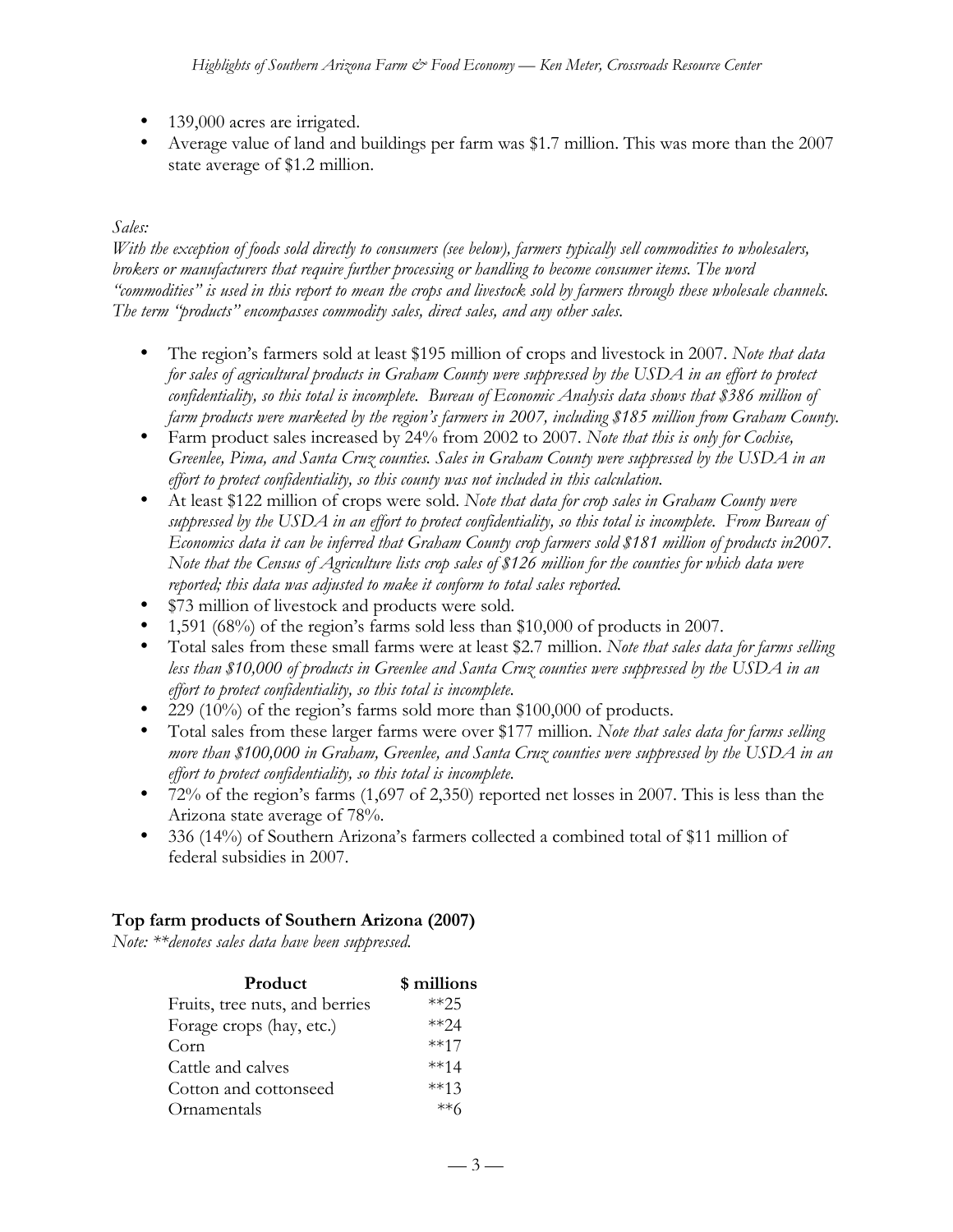### *Production Expenses:*

- Feed purchases and depreciation expenses ranked as the largest expenses for Southern Arizona farmers in 2007, at \$34 million (10% of production expenses) each.
- Gasoline, fuels, and oil costs totaled \$33 million (10%).
- Utilities cost Southern Arizona farmers \$22 million (7%).
- Supplies, repairs, and maintenance cost farmers \$21 million (6%).
- Seed costs also totaled \$21 million (6%).
- Fertilizer, lime, and soil conditioner expenses were \$20 million (6%).
- Labor costs totaled \$13 million (4%).
- Interest payments totaled \$12 million (4%).

### *Cattle & Dairy:*

- 1,108 farms hold an inventory of 113,000 cattle.
- 62,000 cattle were sold by farmers in 2007 for total sales of at least \$14 million. *Note that data for sales of cattle and calves in Cochise and Greenlee counties were suppressed by the USDA in an effort to protect confidentiality.*
- 870 farms raise beef cows.
- 46 farms raise milk cows.
- 17 farms produced corn for silage.
- 224 farms produced 212,000 tons of forage crops (hay, etc.) on 31,000 acres.
- 163 farms sold at least \$24 million of forage. *Note that data for sales of forage in Greenlee and Santa Cruz counties were suppressed by the USDA in an effort to protect confidentiality, so this total is incomplete.*

### *Other Livestock & Animal Products:*

- 89 farms hold an inventory of at least 1,586 hogs and pigs. *Note that data for inventory of hogs and pigs in Graham and Greenlee counties were suppressed by the USDA in an effort to protect confidentiality.*
- 75 farms sold at least 1,844 hogs and pigs in 2007, worth over \$120,000. *Note that data for sales of hogs and pigs in Graham, Greenlee, and Santa Cruz counties were suppressed by the USDA in an effort to protect confidentiality, so these total is incomplete.*
- 86 farms hold an inventory of 2,532 sheep and lambs.
- 131 farms sold \$421,000 worth of sheep, goats, and lambs in 2007.
- 310 farms hold an inventory of 7,597 laying hens*.*
- 15 farms raise broiler chickens.
- 2 farms engage in aquaculture.
- 236 farms raise horses and ponies.

### *Grains, Oil Seeds, & Edible Beans:*

- 84 farms produced at least \$26 million of grains, oil seeds, and edible beans. *Note that data for sales of grains, oil seeds, and edible beans in Santa Cruz County were suppressed by the USDA in an effort to protect confidentiality, so this total is incomplete.*
- 50 farms produced at least 3.6 million bushels of corn for grain on over 20,000 acres, worth at least \$17 million. *Note that data for bushels and acreage of corn in Pima and Santa Cruz counties were suppressed by the USDA in an effort to protect confidentiality, so these totals are incomplete.*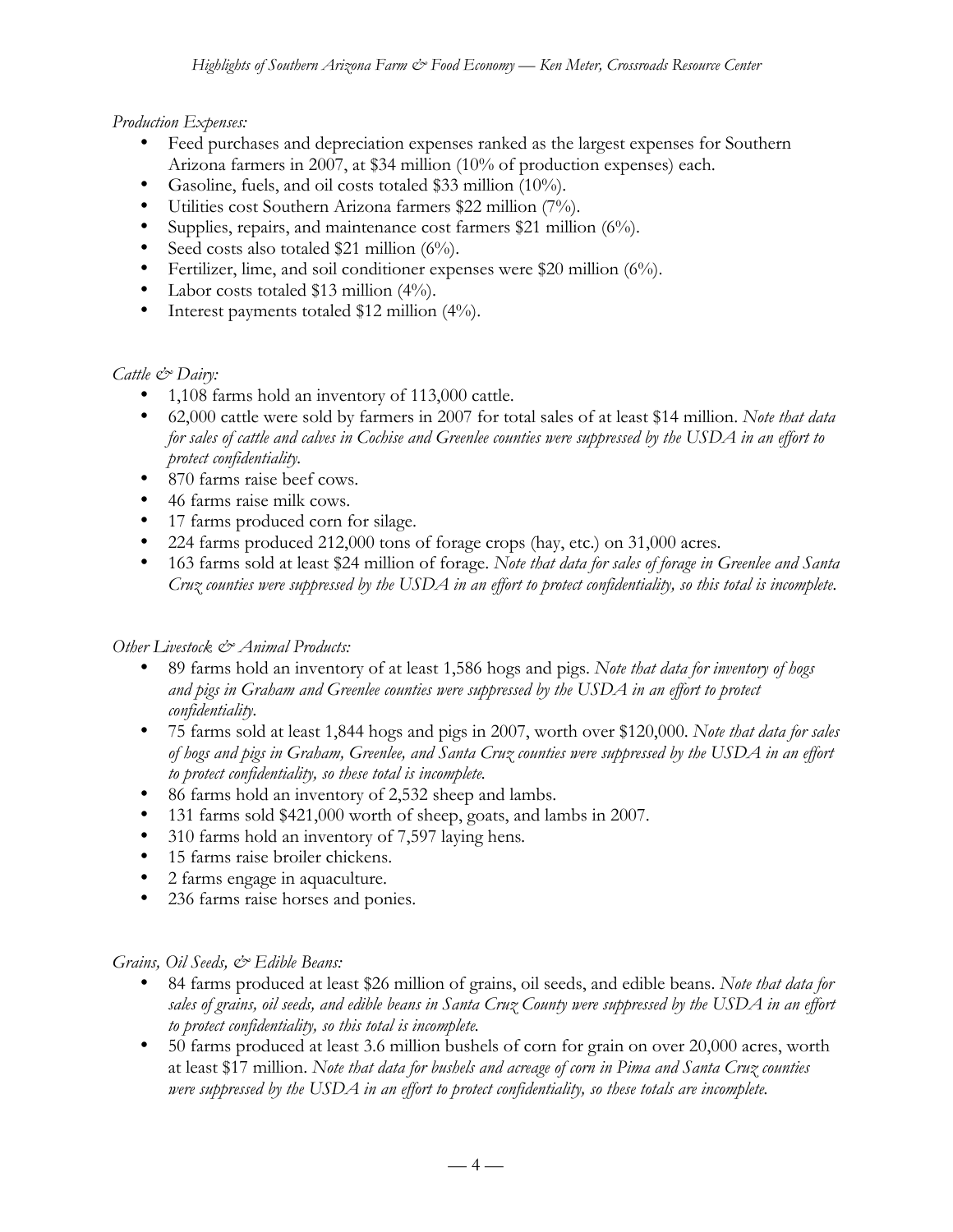• 27 farms produced at least 564,000 bushels of wheat on over 5,639 acres, worth at least \$2.9 million. *Note that data for bushels, acreage, and sales of wheat in Graham County were suppressed by the USDA in an effort to protect confidentiality, so these totals are incomplete.*

*Vegetables & Melons (some farmers state that Ag Census data does not fully represent vegetable production):*

- 64 farms worked at least 3,336 acres to produce vegetables. *Note that data for acreage of vegetables in Graham, Greenlee, and Santa Cruz counties were suppressed by the USDA in an effort to protect confidentiality.*
- This represents a 15% decrease in the number of farms (from 78) since 2002 levels.
- 7 farms raised potatoes, all in Cochise County*.*

*Fruits (some farmers state that Ag Census data does not fully represent fruit production):*

- 210 farms in the region hold at least 6,252 acres of orchards. *Note that data for acreage of orchards in Graham and Pima counties were suppressed by the USDA in an effort to protect confidentiality, so this total is incomplete.*
- 195 farms sold at least \$25 million of fruits, nuts, and berries*. Note that data for sales of fruits, nuts, and berries in Greenlee and Pima counties were suppressed by the USDA in an effort to protect confidentiality, so this total is incomplete.*
- Pecans and pistachios are important nut crops that would be included in these totals.

# *Nursery & Greenhouse Plants:*

- 67 farms in sold ornamentals in 2007. In Cochise County, sales were \$5.6 million. *Note that data for sales of ornamentals in Graham, Greenlee, Pima, and Santa Cruz counties were suppressed by the USDA in an effort to protect confidentiality.*
- This represents a decrease of 29% in the number of farms (from 95) since 2002.
- 3 farms sold Christmas trees.

### *Direct & Organic Sales:*

- 177 farms sell at least \$2.2 million of food products directly to consumers. This is a 9% decrease of number of farms (195 in 2002) selling direct since 2002. *Note that data for direct sales in Greenlee County were suppressed by the USDA in an effort to protect confidentiality, so this sales total is incomplete.*
- This amounts to 42% of Arizona's direct sales.
- Direct sales appear to make up about 0.1% of farm product sales for the region.
- The national average for direct sales is 0.4%.
- Cochise County leads the region in direct sales, with \$1.3 million. *Note that this ranking is subject to error, since data for direct sales in Greenlee County were suppressed.*
- 33 farms in the region sold at least \$3.4 million of organic products, accounting for 7% of Arizona's organic sales. *Note that data for organic sales in Pima County were suppressed by the USDA in an effort to protect confidentiality, so this total is incomplete.*
- For comparison, 112 farms in Arizona sold \$48 million of organic food products.
- 21 farms market through community supported agriculture (CSA).
- 93 farms produce and sell value-added products.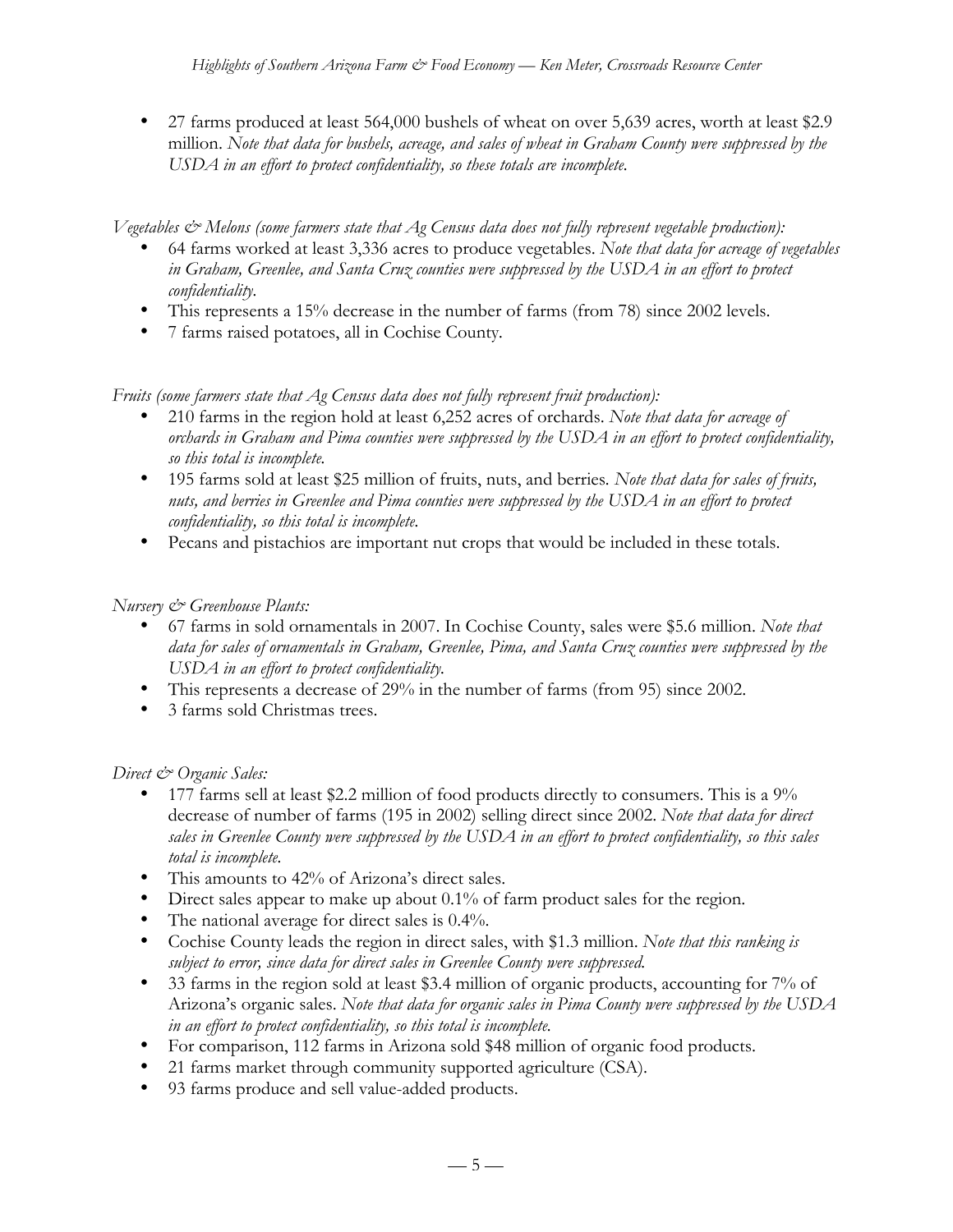### *Conservation Practices:*

- 311 farms use conservation methods such as no-till, limited tilling, filtering field runoff to remove chemicals, fencing animals to prevent them from entering streams, etc.
- 515 farms practice rotational or management intensive grazing.
- 142 farms generate energy or electricity on the farm.

### *Other Crops:*

- 67 farms produced at least 95,000 bales of cotton on over 33,000 acres, worth at least \$13 million. *Note that data for acreage and bales of cotton in Cochise County, and sales of cotton in Cochise, and Pima counties were suppressed by the USDA in an effort to protect confidentiality, so these totals are incomplete.*
- 23 farms produced 496,000 bushels of sorghum for grain on 5,165 acres, worth at least \$2.5 million. *Note that data for sales of sorghum in Graham County were suppressed by the USDA in an effort to protect confidentiality, so this total is incomplete.*
- 17 farms produced 440,000 bushels of barley for grain on 3,958 acres, worth at least \$1.5 million. *Note that data for sales of barley in Graham County were suppressed by the USDA in an effort to protect confidentiality, so this total is incomplete.*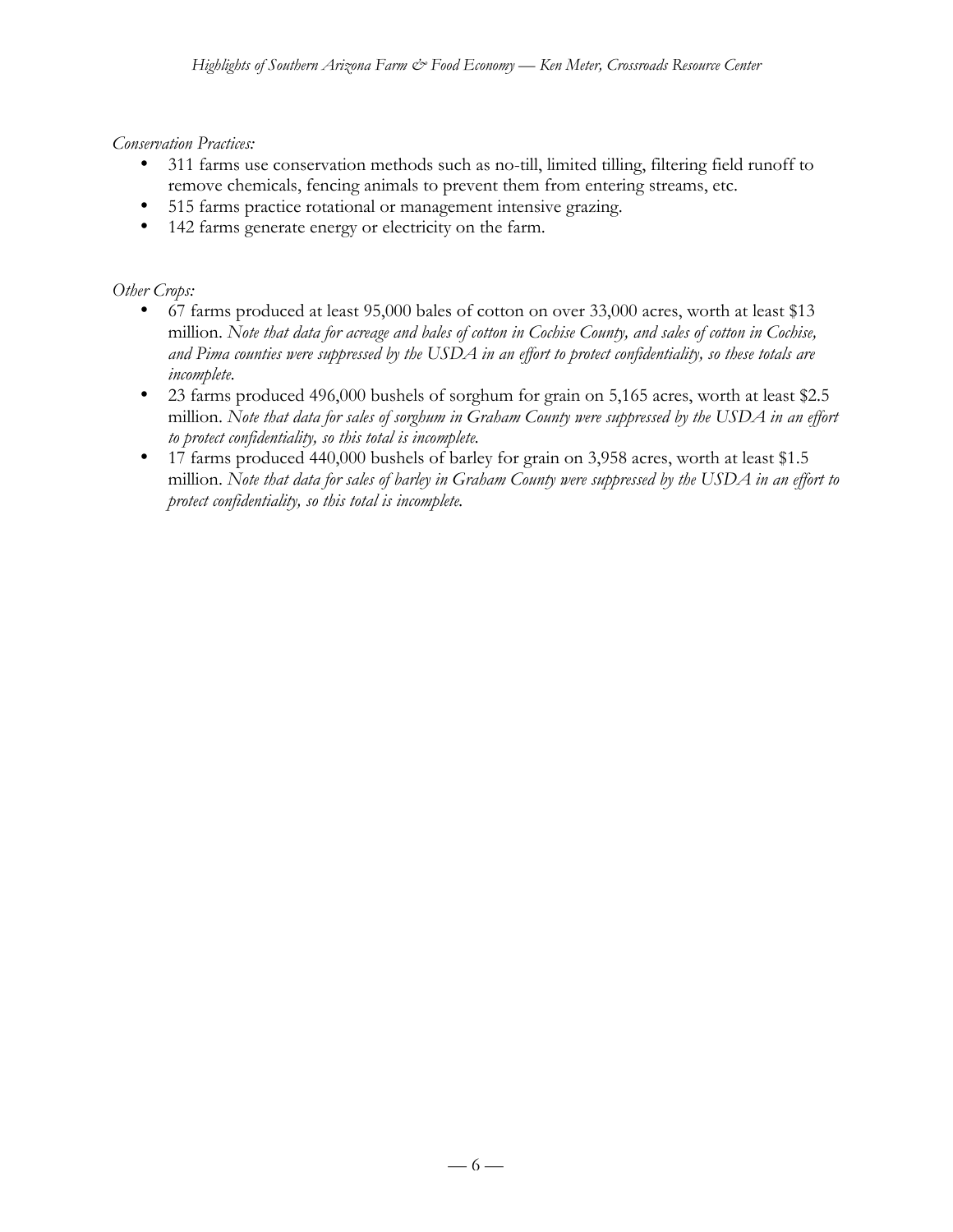# **Limited-resource farms and others in Southern Arizona (Census of Agriculture, 2007)**

*Note \*\*denotes that certain data were suppressed, so totals are incomplete*

| Small family farms:             | <b>Farms</b> | Percent | Acres        | Percent |
|---------------------------------|--------------|---------|--------------|---------|
| Limited-resource                | 384          | 16%     | 80,098       | $3\%$   |
| Retirement                      | 596          | 25%     | 234,105      | 10%     |
| Residential/lifestyle           | 728          | $31\%$  | 177,272      | 8%      |
| Farming occupation/lower sales  | 271          | $12\%$  | 312,723      | 13%     |
| Farming occupation/higher sales | 39           | $2\%$   | $**31,161$   | $1\%$   |
| Large family farms              | 37           | $2\%$   | $**55,232$   | $2\%$   |
| Very large family farms         | 72           | $3\%$   | $**169,385$  | $7\%$   |
| Nonfamily farms                 | 223          | $9\%$   | $*1,432,891$ | 61%     |
| Total                           | 2,350        |         | **2,492,867  |         |

#### *Definition of terms (Agricultural Census 2007):*

**Limited-resource farms** have market value of agricultural products sold gross sales of less than \$100,000, and total principal operator household income of less than \$20,000.

**Retirement farms** have market value of agricultural products sold of less than \$250,000, and a principal operator who reports being retired.

**Residential/lifestyle farms** have market value of agricultural products sold of less than \$250,000, and a principal operator who reports his/her primary occupation as other than farming.

**Farming occupation/lower-sales farms** have market value of agricultural products sold of less than \$100,000, and a principal operator who reports farming as his/her primary occupation.

**Farming occupation/higher-sales farms** have market value of agricultural products sold of between \$100,000 and \$249,999, and a principal operator who reports farming as his/her primary occupation.

**Large family farms** have market value of agricultural products sold between \$250,000 and \$499,999.

**Very large family farms** have market value of agricultural products sold of \$500,000 or more.

**Nonfamily farms are farms** organized as nonfamily corporations, as well as farms operated by hired manager.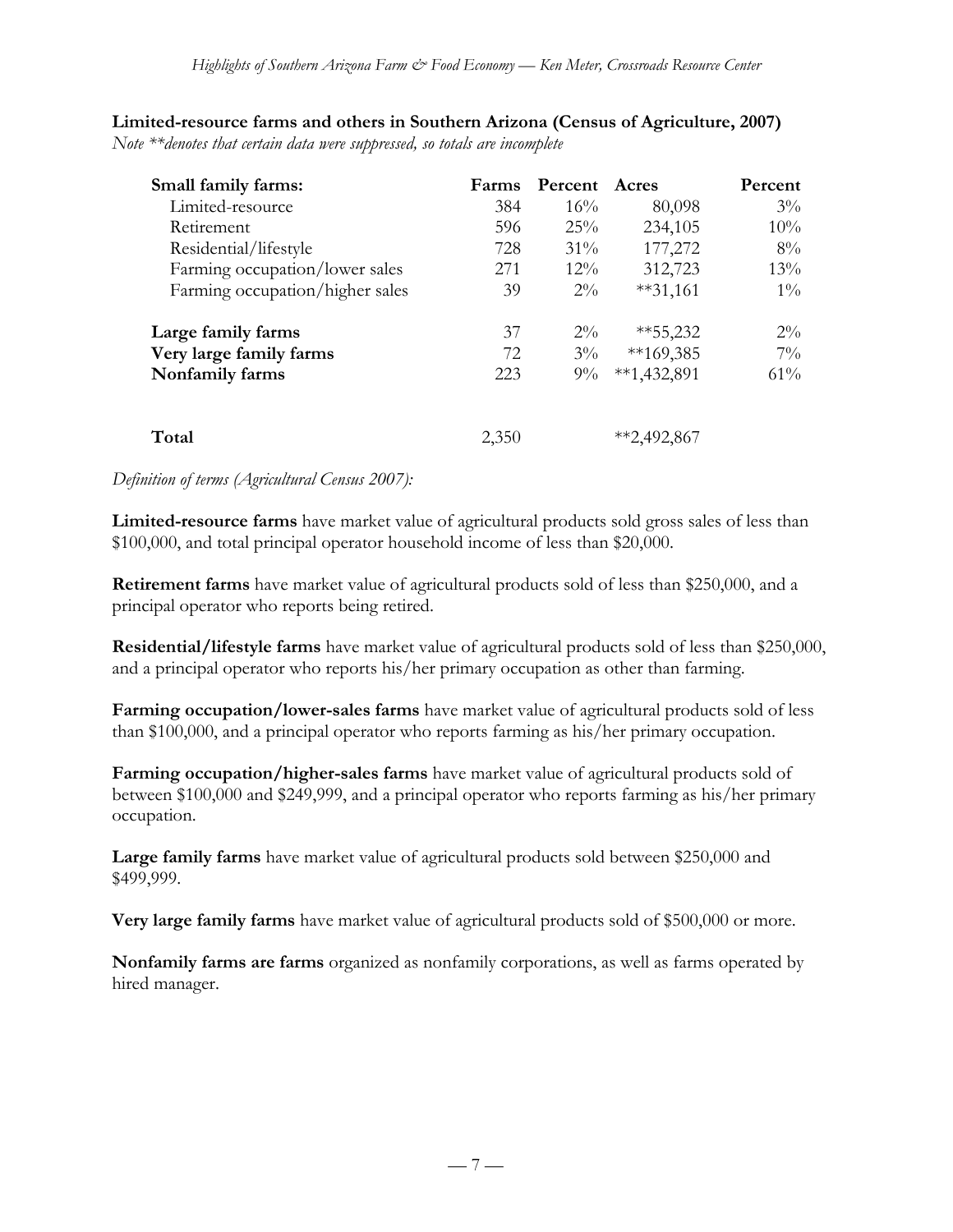# **County and State Highlights**

### **Cochise County highlights (Agriculture Census 2007):**

- 1,065 farms, 12% more than in 2002.
- Cochise County has 824,000 acres of land in farms.
- Farmers sold \$117 million of products in 2007.
- \$74 million (63%) of these sales were crops.
- \$43 million (37%) of these sales were livestock.
- The most prevalent farm size is 50 to 179 acres, with 285 farms (27%) in this category.
- The next most prevalent is 10 to 49 acres, with 252 (24%) farms.
- 181 farms  $(17%)$  are 1,000 acres or more.
- 374 farms (35%) are less than 50 acres.
- 700 farms (66%) sold less than \$10,000 in farm products.
- 108 farms (10%) sold more than \$100,000 in farm products.
- Cochise County ranks first in Arizona for acreage of corn for grain, with 17,000.
- The county ranks  $2<sup>nd</sup>$  in the state for sales of fruits, tree nuts, and berries, with \$20 million.
- Cochise County ranks  $2<sup>nd</sup>$  in the state for acreage of pecans, with 4,632.
- The county ranks second in the state for inventory of laying hens, with 4,628.
- Cochise County ranks  $3<sup>rd</sup>$  in Arizona for acreage of corn for silage, with 3,429.
- The county ranks  $3^{rd}$  in the state for sales of poultry and eggs, with \$108,000.
- Cochise County ranks third in the state for sales of milk, *but sales figures were not released by the USDA in an effort to protect confidentiality.*
- The county ranks  $4^{\dot{h}}$  in Arizona for sales of hogs and pigs, with \$67,000.
- Cochise County ranks 4<sup>th</sup> in the state for sales of cattle and calves, *but sales figures were not released by the USDA in an effort to protect confidentiality.*
- The county ranks fourth in the state for livestock and poultry sales.
- Cochise County ranks  $4<sup>th</sup>$  in the state for sales of grains, oilseeds, and dry beans and peas, with \$17 million.
- The county ranks  $4<sup>th</sup>$  in Arizona for inventory of cattle and calves, with 59,000.
- Cochise County ranks fifth in the state for sales of forage crops (hay, etc.), with \$21 million.
- The county ranks 5<sup>th</sup> in the state for sales of vegetables, *but sales figures were not released by the USDA in an effort to protect confidentiality.*
- Cochise County ranks  $5<sup>th</sup>$  in the state for acreage of forage (hay, etc.), with 24,000.
- The county ranks fifth in Arizona for inventory of goats, with 1,498.
- Cochise County ranks  $6<sup>th</sup>$  in Arizona for sales of agricultural products.
- The county ranks  $6<sup>th</sup>$  in the state for inventory of bee colonies, with 1,421.
- Cochise County ranks sixth in the state for acreage of vegetables, with 3,253.
- The county ranks  $6<sup>th</sup>$  in Arizona for crop sales.
- Cochise County ranks  $6<sup>th</sup>$  in the state for sales of horses and ponies, with \$590,000.
- The county ranks seventh in the state for sales of sheep and goats, with \$238,000.
- Cochise County ranks  $7<sup>th</sup>$  in the state for sales of ornamentals, with \$5.6 million.
- The county ranks 8<sup>th</sup> in Arizona for sales of cotton, *but sales figures for cotton were not released by the USDA in an effort to protect confidentiality.*
- 93 farms sold \$1.3 million of food directly to consumers. This is a 21% decrease in the number of farms selling direct (117 in 2002), and a 36% increase in direct sales over 2002 sales of \$959,000.
- Direct sales were 1.1% of farm product sales, nearly three times the national average of  $0.4\%$ .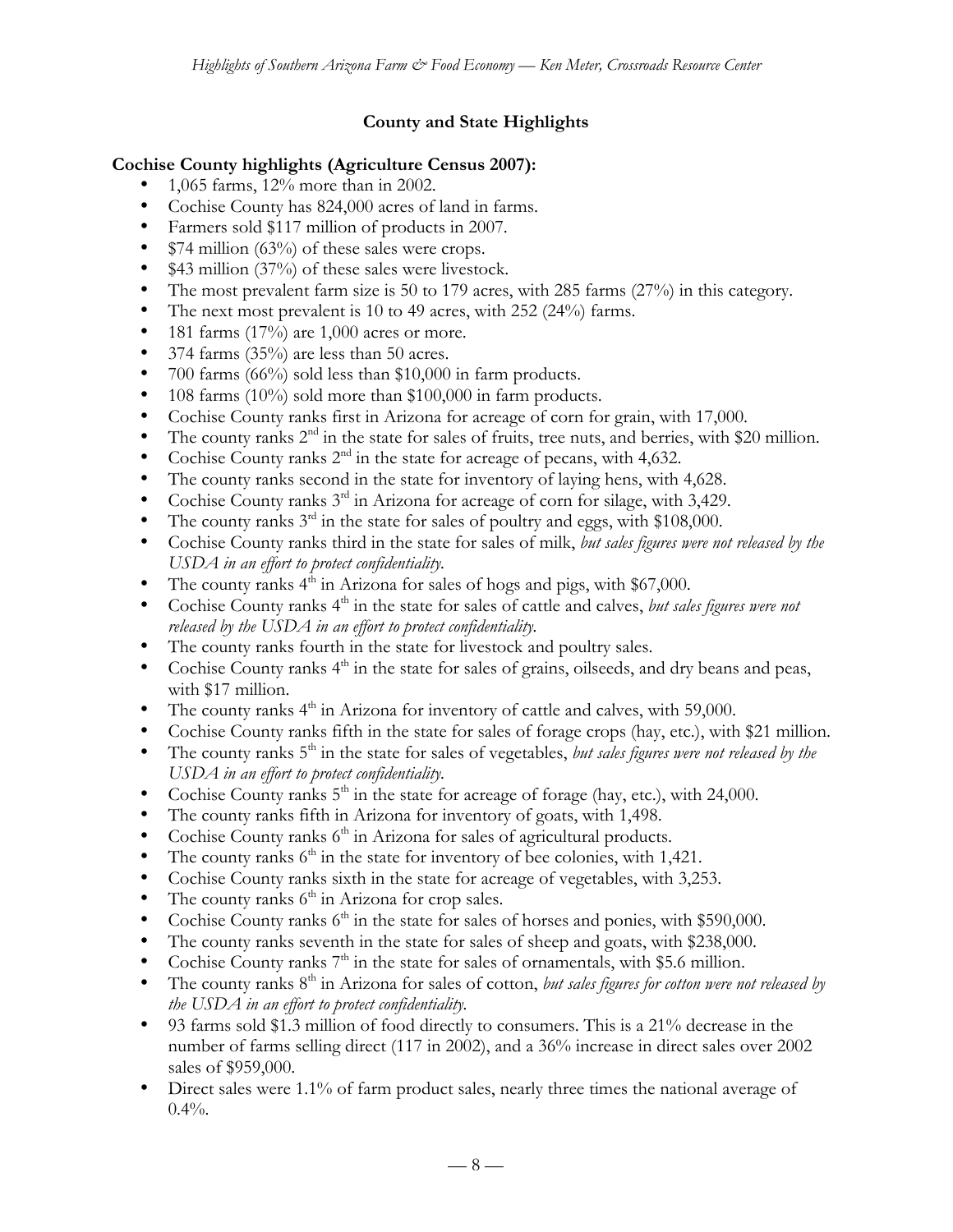### **Graham County highlights (Agriculture Census 2007):**

- 343 farms, 24% more than in 2002.
- Graham County has 1.3 million acres of land in farms.
- *Data for total agricultural sales were not released by the USDA in an effort to protect confidentiality. For reference, 2002 sales were \$82 million. Bureau of Economic Analysis data shows that Graham County farmers marketed \$185 million of farm products in 2007.*
- *Data for crop sales were not released by the USDA in an effort to protect confidentiality.*
- \$3.7 million of livestock and related products were sold.
- The most prevalent farm size is 1 to 9 acres, with 142 farms (41%) in this category.
- The next most prevalent is 10 to 49 acres, with 64 (19%) farms.
- 37 farms  $(11\%)$  are 1,000 acres or more.
- 206 farms  $(60\%)$  are less than 50 acres.
- 227 farms (66%) sold less than \$10,000 in farm products.
- 42 farms  $(12\%)$  sold more than \$100,000 in farm products.
- Graham County ranks  $1<sup>st</sup>$  in Arizona for acreage of apples, with 904.
- The county ranks 2<sup>nd</sup> in the state for sales of ornamentals, *but sales figures were not released by the USDA in an effort to protect confidentiality.*
- Graham County ranks second in the state for sales of Christmas trees, *but sales figures were not released by the USDA in an effort to protect confidentiality.*
- The county ranks  $2<sup>nd</sup>$  in the state for acreage of corn for grain, with 2,894.
- Graham County ranks 3rd in Arizona for sales of hogs and pigs, *but sales figures were not released by the USDA in an effort to protect confidentiality.*
- The county ranks fourth in the state for sales of agricultural products.
- Graham County ranks 4<sup>th</sup> in the state for sales of crops, *but sales figures were suppressed by USDA in an effort to protect confidentiality.*
- The county ranks  $4<sup>th</sup>$  in the state for acreage of cotton, with 17,000.
- Graham County fifth in Arizona for sales of cotton, with \$13 million.
- The county ranks 5<sup>th</sup> in the state for inventory of hogs and pigs, *but inventory figures were not released by the USDA in an effort to protect confidentiality.*
- Graham County ranks  $6<sup>th</sup>$  in the state for sales of grains, oilseeds, and dry beans and peas, with \$4.5 million.
- The county rank sixth in the state for sales of fruits, tree nuts, and berries, with \$5 million.
- Graham County ranks  $7<sup>th</sup>$  in Arizona for sales of forage crops (hay, etc.) with \$2 million.
- The county ranks 7<sup>th</sup> in the state for acreage of wheat, *but acreage figures were not released by the USDA in an effort to protect confidentiality.*
- Graham County ranks eighth in the state for sales of poultry and eggs, with \$29,000.
- The county ranks  $8<sup>th</sup>$  in the state for inventory of laying hens, with 1,162.
- Graham County ranks 8<sup>th</sup> in Arizona for inventory of bee colonies, *but inventory figures were not released by the USDA in an effort to protect confidentiality.*
- The county ranks ninth in the state for sales of vegetables, *but sales figures were not released by the USDA in an effort to protect confidentiality.*
- Graham County ranks 9<sup>th</sup> in the state for sales of horses and ponies, *but sales figures were not released by the USDA in an effort to protect confidentiality.*
- 21 farms sold \$535,000 of food directly to consumers. This is a 31% increase in the number of farms selling direct (16 in 2002), and a 723% increase in direct sales over 2002 sales of \$65,000.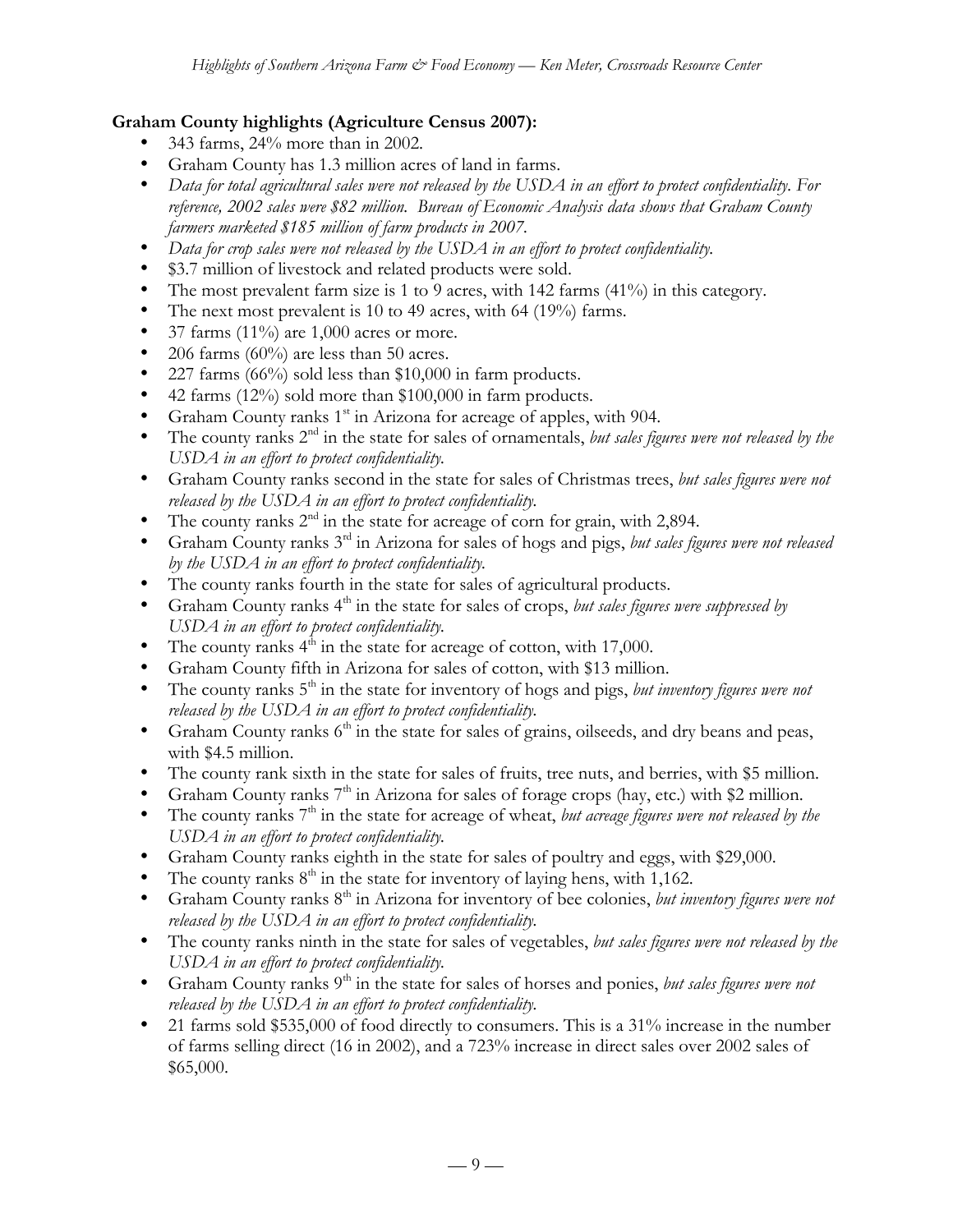### **Greenlee County highlights (Agriculture Census 2007):**

- 127 farms, 2% more than in 2002.
- Greenlee County has 35,000 acres of land in farms.
- Farmers sold \$6.2 million of products in 2007.
- \$1.5 million (24%) of these sales were crops.
- \$4.7 million (76%) of these sales were livestock.
- The most prevalent farm size is 10 to 49 acres, with 39 farms (31%) in this category.
- The next most prevalent is 50 to 179 acres, with 34 (27%) farms.
- 6 farms  $(5\%)$  are 1,000 acres or more.
- 51 farms  $(40\%)$  are less than 50 acres.
- 78 farms (61%) sold less than \$10,000 in farm products.
- 10 farms (8%) sold more than \$100,000 in farm products.
- Greenlee County ranks 3rd in Arizona for sales of Christmas trees, *but sales figures were not released by the USDA in an effort to protect confidentiality.*
- The county ranks 5<sup>th</sup> in the state for aquaculture sales, *but sales figures were not released by the USDA in an effort to protect confidentiality.*
- Greenlee County ranks seventh in the state for acreage of corn for grain, with 324.
- The county ranks 7<sup>th</sup> in the state for sales of milk, *but sales figures were not released by the USDA in an effort to protect confidentiality.*
- Greenlee County ranks 8<sup>th</sup> in Arizona for acreage of corn for silage, *but acreage figures were not released by the USDA in an effort to protect confidentiality.*
- The county ranks eighth in the state for acreage of sorghum for silage, *but acreage figures were not released by the USDA in an effort to protect confidentiality.*
- Greenlee County ranks 9<sup>th</sup> in the state for sales of forage crops (hay, etc.), *but sales figures were not released by the USDA in an effort to protect confidentiality.*
- The county ranks  $10^{th}$  in the state for sales of cotton, with \$143,000.
- Greenlee County ranks tenth in Arizona for acreage of cotton, with 294.
- The county ranks  $10^{\text{th}}$  in the state for inventory of goats, with 454.
- 5 farms sold food directly to consumers. This is a slight decrease in the number of farms selling direct (7 in 2002).
- *Data for dollars of direct sales were not released by the USDA in an effort to protect confidentiality.*

#### **Pima County highlights (Agriculture Census 2007):**

- 622 farms, 20% more than in 2002.
- *Data for land in farms was not released by the USDA in an effort to protect confidentiality.*
- Farmers sold \$67.5 million of products in 2007.
- \$49 million (73%) of these sales were crops.
- \$18 million (27%) of these sales were livestock.
- The most prevalent farm size is 1 to 9 acres, with 273 farms (44%) in this category.
- The next most prevalent is 10 to 49 acres, with 187 (30%) farms.
- 53 farms  $(9\%)$  are 1,000 acres or more.
- 460 farms  $(74%)$  are less than 50 acres.
- 453 farms (73%) sold less than \$10,000 in farm products.
- 61 farms (10%) sold more than \$100,000 in farm products.
- Pima County ranks  $2^{nd}$  in Arizona for acreage of sorghum for grain, with 2,842.<br>• The county ranks  $2^{nd}$  in the state for sales of horses and popies *but sales figures* m.
- The county ranks 2<sup>nd</sup> in the state for sales of horses and ponies, *but sales figures were not released by the USDA in an effort to protect confidentiality.*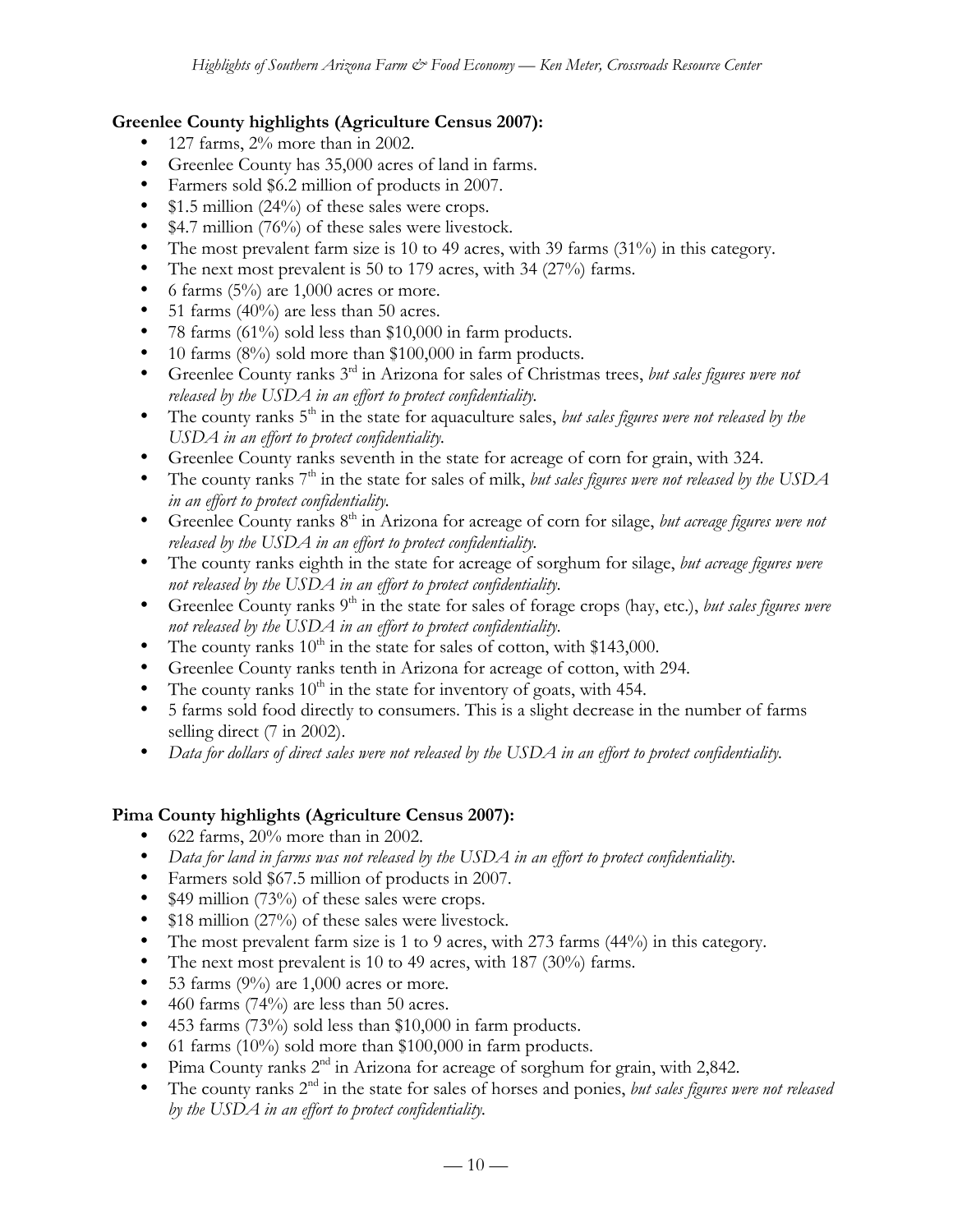- Pima County ranks second in the state for inventory of hogs and pigs, with 900.
- The county ranks 3rd in the state for sales of fruits, tree nuts, and berries, *but sales figures were not released by the USDA in an effort to protect confidentiality.*
- Pima County ranks 4<sup>th</sup> in Arizona for sales of nursery and ornamental crops, *but sales figures were not released by the USDA in an effort to protect confidentiality.*
- The county ranks fifth in the state for sales of hogs and pigs, with \$53,000.
- Pima County ranks  $5<sup>th</sup>$  in the state for acreage of cotton, with 16,000.
- The county ranks  $5<sup>th</sup>$  in the state for acreage of wheat, with 3,644.
- Pima County ranks fifth in Arizona for inventory of bee colonies, with 1,990.
- The county ranks 6<sup>th</sup> in the state for sales of cotton, *but sales figures were not released by the USDA in an effort to protect confidentiality.*
- Pima County ranks 6<sup>th</sup> in the state for sales of milk, *but sales figures were not released by the USDA in an effort to protect confidentiality.*
- The county ranks sixth in the state for sales of poultry and eggs, with \$44,000.
- Pima County ranks  $6<sup>th</sup>$  in Arizona for inventory of horses and ponies, with 4,521.
- The county ranks  $7<sup>th</sup>$  in the state for sales of agricultural products.
- Pima County ranks seventh in the state for crop sales.
- The county ranks  $7<sup>th</sup>$  in the state for sales of grains, oilseeds, and dry beans and peas, with \$4.2 million.
- Pima County ranks  $7<sup>th</sup>$  in the state for sales of cattle and calves, with \$7.5 million.
- The county ranks eighth in Arizona for sales of forage crops (hay, etc.), with \$1.4 million.
- Pima County ranks  $8<sup>th</sup>$  in the state for livestock and poultry sales.
- The county ranks  $8<sup>th</sup>$  in the state for sales of sheep and goats, with \$111,000.
- Pima County ranks eighth in the state for aquaculture sales, *but sales figures were not released by the USDA in an effort to protect confidentiality.*
- The county ranks  $9<sup>th</sup>$  in the state for inventory of laying hens, with 1,139.
- Pima County ranks  $9<sup>th</sup>$  in the state for inventory of cattle and calves, with 20,000.
- The county ranks tenth in the state for sales of vegetables, with \$328,000.
- Pima County ranks  $10^{th}$  in the state for acreage of forage (hay, etc.), with 2,517.
- 45 farms sold \$312,000 of food directly to consumers. This is a slight decrease in the number of farms selling direct (49 in 2002), and a 206% increase in direct sales over 2002 sales of \$102,000.
- Direct sales were 0.5% of farm product sales, more than the national average of 0.4%.

### **Santa Cruz County highlights (Agriculture Census 2007):**

- 193 farms, 27% more than in 2002.
- Santa Cruz County has 130,000 acres of land in farms.
- Farmers sold \$4.3 million of products in 2007.
- $$456,000$  (11%) of these sales were crops.
- \$3.82 million (89%) of these sales were livestock.
- The most prevalent farm size is 10 to 49 acres, with 58 farms (30%) in this category.
- The next most prevalent is 50 to 179 acres, with 48 (25%) farms.
- 20 farms (10%) are 1,000 acres or more.
- 87 farms  $(45%)$  are less than 50 acres.
- 133 farms (69%) sold less than \$10,000 in farm products.
- 8 farms (4%) sold more than \$100,000 in farm products.
- Santa Cruz County ranks 3<sup>rd</sup> in Arizona for acreage of grapes, with 70.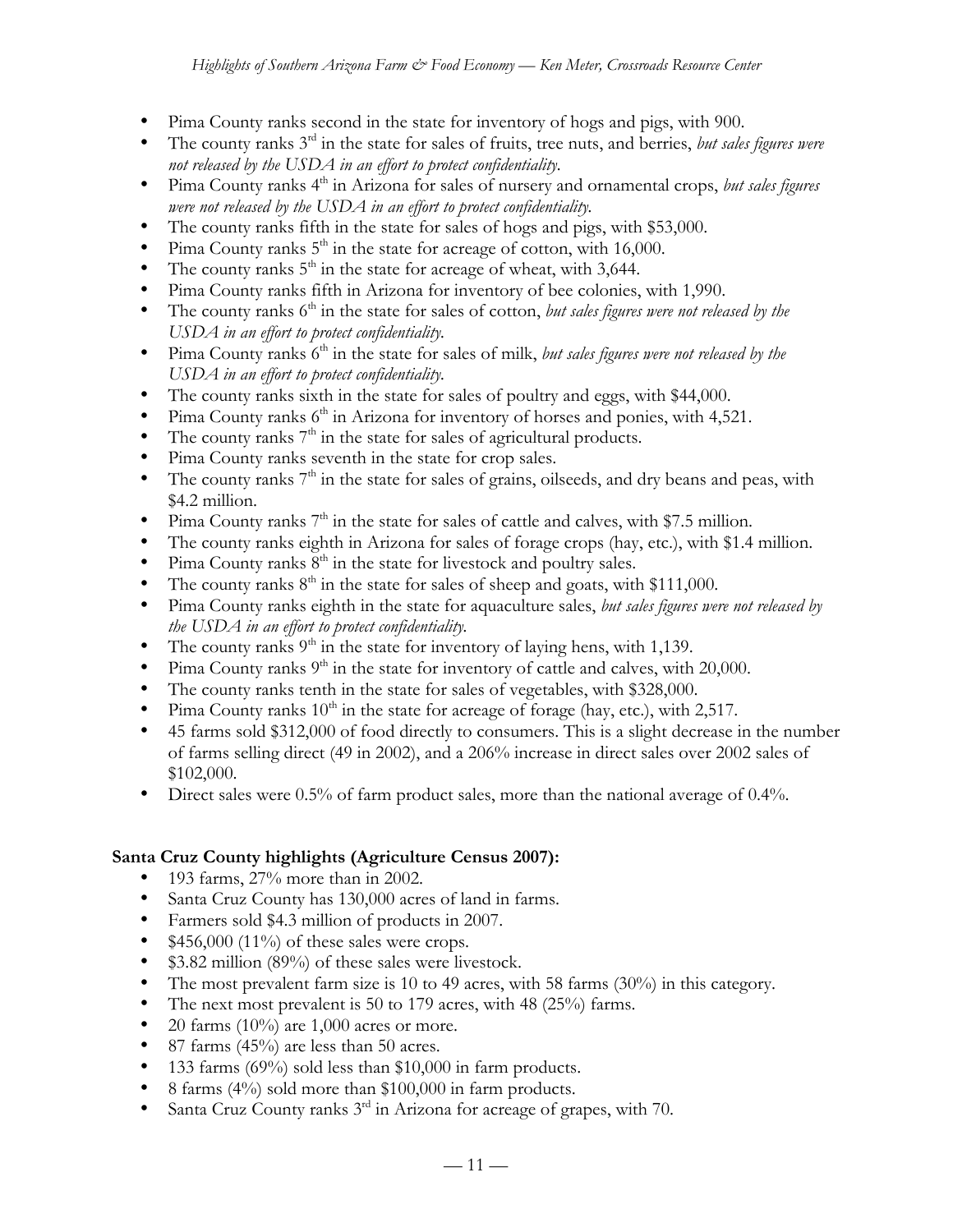- The county ranks 5<sup>th</sup> in the state for acreage of pistachios, *but acreage figures were not released by the USDA in an effort to protect confidentiality.*
- The County ranks  $9<sup>th</sup>$  in the state for acreage of apples, with 11.
- 13 farms sold \$43,000 of food directly to consumers. This is more than double the number of farms selling direct (6 in 2002).
- Direct sales were 1% of farm product sales, more than double the national average of 0.4%.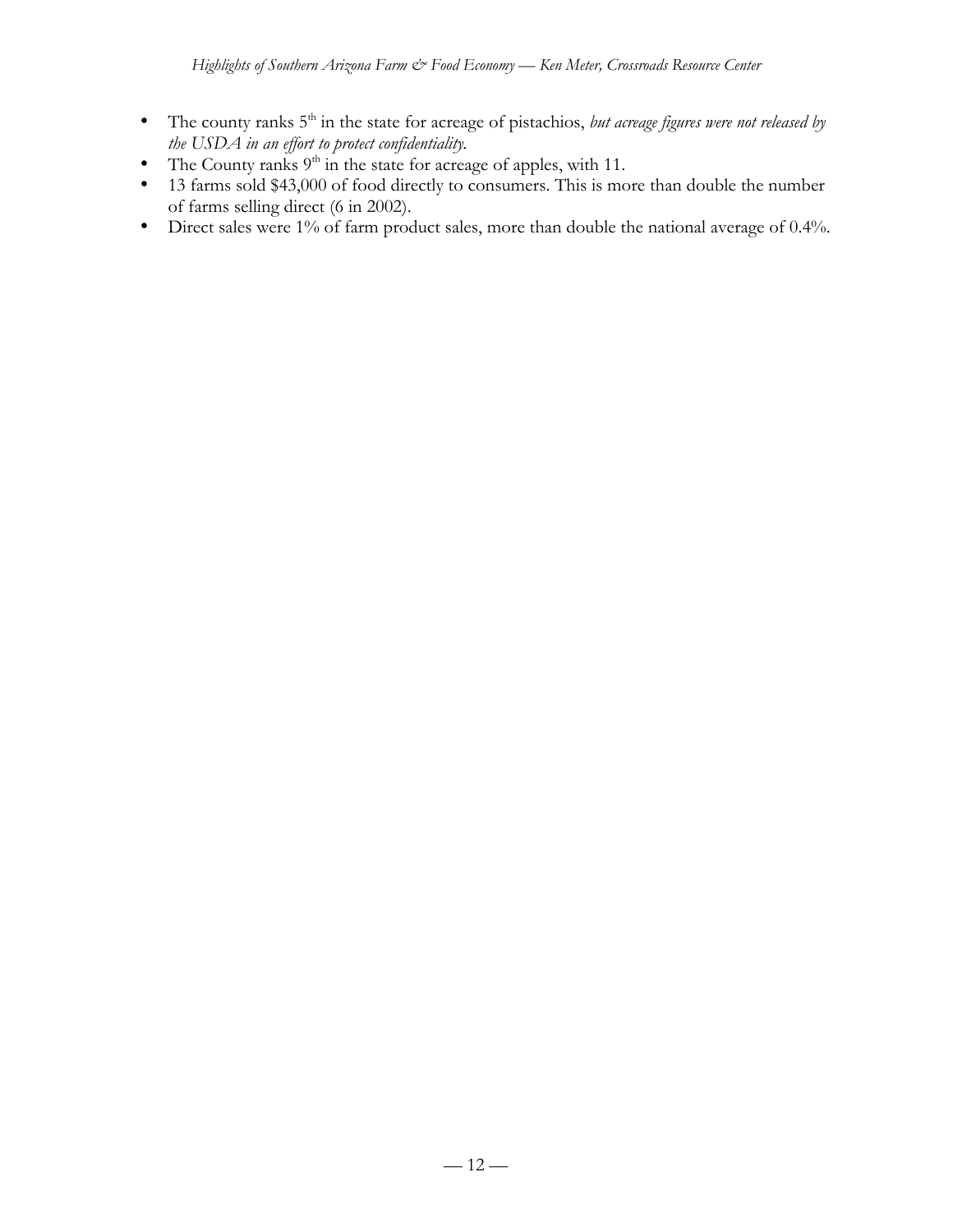### **State of Arizona highlights (Agriculture Census 2007):**

- 15,637 farms, 114% more than in 2002.
- Arizona has 26 million acres of land in farms.
- Farmers sold \$3.2 billion of products in 2007.
- \$1.9 billion (59%) of these sales were crops.
- \$1.3 billion (41%) of these sales was livestock.
- The most prevalent farm size is 1 to 9 acres, with 9,873 farms (63%) in this category.
- The next most prevalent is 10 to 49 acres, with 2,657 (17%) farms.
- 824 farms  $(5\%)$  are 1,000 acres or more.
- 12,530 farms  $(80\%)$  are less than 50 acres.
- 12,730 farms (81%) sold less than \$10,000 in farm products.
- 1,053 farms (7%) sold more than \$100,000 in farm products.
- Arizona ranks  $2<sup>nd</sup>$  in the country for acreage of lettuce, with 67,000.
- The state ranks  $3<sup>rd</sup>$  in the country for sales of vegetables, with \$865 million.
- Arizona ranks ninth in the country for sales of cotton, with \$148 million.
- The state ranks  $10^{th}$  in the country for acreage of vegetables, with 138,000.
- 863 farms sold \$5.2 million of food directly to consumers. This is a 21% increase in the number of farms selling direct (711 in 2002), and a 34% increase in direct sales over 2002 sales of \$3.9 million.
- Direct sales were 0.2% of farm product sales, half the national average of 0.4%.
- Statewide vegetable sales totaled \$865 million.
- If direct food sales made up a single commodity, the value of these sales would outrank the state's 24<sup>th</sup>-most important product, tangerines.
- 129 farms farm organically, with a total of 12,000 acres of harvested cropland, and 3,570 acres of pastureland.
- 8,047 acres on 73 farms are undergoing organic conversion.
- 112 farms in Arizona sold \$48 million of organic food products.
- *Note that specific data for sales of organic crops, livestock and poultry, and livestock and poultry products, were not released by the USDA in an effort to protect confidentiality.*
- 63 farms market through community supported agriculture (CSA).
- 326 farms produce value-added products.
- 1,080 farms use conservation methods such as no-till, limited tilling, filtering field runoff to remove chemicals, fencing animals to prevent them from entering streams, etc.
- 1,281 farms practice rotational management of intensive grazing.
- 479 farms generate energy or electricity on the farms.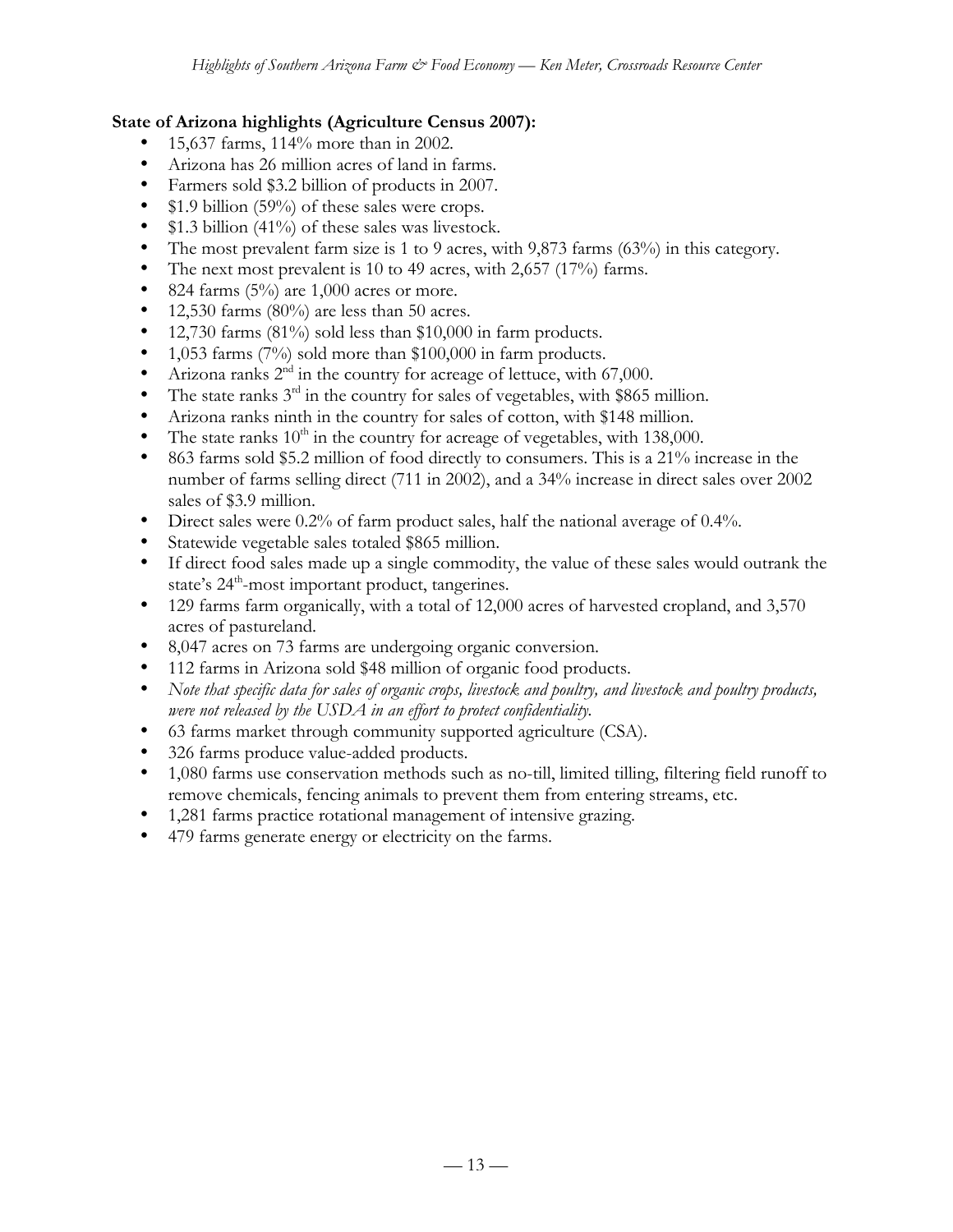# **Arizona's top farm products in 2010 (Economic Research Service)**

*See chart on next page.*

|                |                    | \$ millions |
|----------------|--------------------|-------------|
| $\mathbf{1}$   | Dairy products     | 657.6       |
| $\overline{c}$ | Cattle and calves  | 637.9       |
| $\overline{3}$ | Lettuce            | 607.7       |
| $\overline{4}$ | Greenhouse/nursery | 266.9       |
| 5              | Cotton             | 206.1       |
| 6              | Hay                | 168.3       |
| 7              | Cantaloupe         | 97.3        |
| 8              | Pecans             | 61.6        |
| 9              | Hogs               | 53.1        |
| 10             | Wheat              | 50.1        |
| 11             | Spinach            | 45.0        |
| 12             | Broccoli           | 42.8        |
| 13             | Lemons             | 34.4        |
| 14             | Cauliflower        | 33.4        |
| 15             | Watermelons        | 28.9        |
| 16             | Cabbage            | 23.0        |
| 17             | Barley             | 21.7        |
| 18             | Potatoes           | 16.6        |
| 19             | Corn               | 15.9        |
| 20             | Honeydews          | 12.6        |
| 21             | Dry beans          | 11.9        |
| 22             | Peppers, chile     | 10.4        |
| 23             | Sheep and lambs    | 5.8         |
| 24             | Tangerines         | 4.3         |
| 25             | Apples             | 3.0         |
|                |                    |             |

Note that at \$5.2 million, direct sales from farmers to consumers amount to more than the value of the 24<sup>th</sup>-ranking product, tangerines.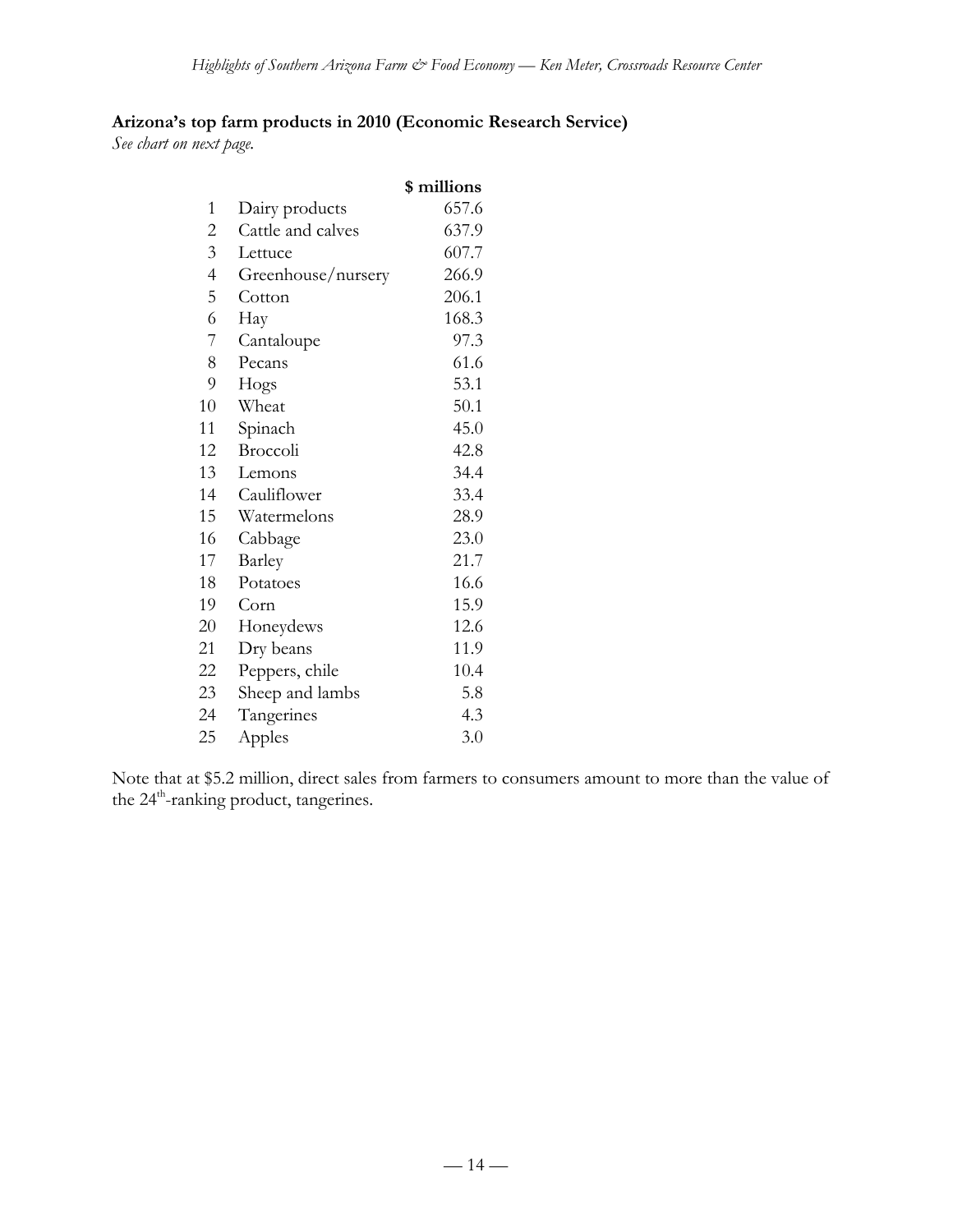### **Arizona's top farm products in 2010 (Economic Research Service)**

*See table on previous page*



**Top 25 farm products in Arizona, 2010**

*Source: USDA Economic Research Service*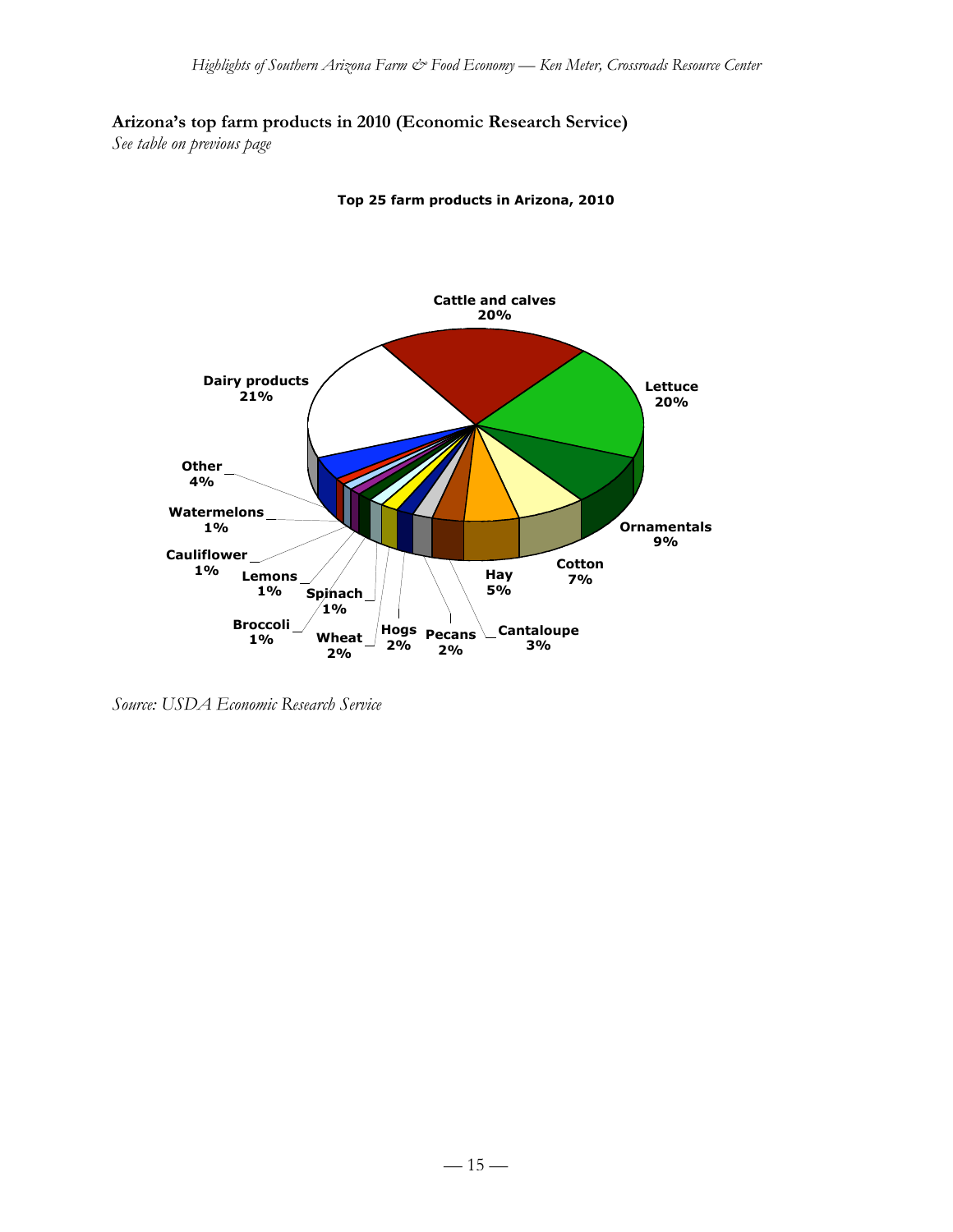# **Balance of Cash Receipts and Production Costs (BEA):**

Southern Arizona ranchers and farmers sell \$300 million of food commodities per year (1999-2009 average), spending \$320 million to raise them, for an average loss of \$20 million per year. Since 1999, there has been only one year (2004) in which farmers in Southern Arizona earned more than they spent on production costs. Net farm income trends have been negative since 1989. Farmers in the region lost \$106 million in 2009, a loss of 39% of sales. *Note that these sales figures compiled by the BEA may differ from cash receipts recorded by the USDA Census of Agriculture (see above).*

Moreover, 72% of the region's farms and ranches reported net losses to the Census of Agriculture in 2007. Southern Arizona farmers and ranchers earned \$85 million less by selling commodities in 2009 than they earned in 1969 (in 2009 dollars).

Farmers and ranchers earn another \$21 million per year of farm-related income — primarily custom work, and rental income (21-year average for 1989-2009). Federal farm support payments are relatively small, totaling \$12 million for the entire region in 2009.

# **The region's consumers:**

*See also information covering low-income food consumption and food-related health conditions, page 1-2 above.*

Southern Arizona consumers spend \$3.3 billion buying food each year, including \$1.9 billion for home use. Most of this food (\$3 billion) is sourced outside the region. At least \$2 million of food products (about 0.1% of farm cash receipts and 0.06% of the region's consumer market) are sold by farmers directly to consumers. *Note that data suppression in for farm sales in Pima County makes the above percentages inexact.*

Estimated change in net assets (that is, assets minus liabilities) for all households in the region combined was a loss of \$6.5 billion in 2009 alone (BLS). This places additional pressure on Southern Arizona consumers trying to buy food.

### **Farm and food economy summary:**

Farmers lose \$20 million each year producing food products, while spending \$200 million buying inputs sourced outside of the region. From the standpoint of the region as a whole, these external input purchases take money away from the local economy. This is a total loss of \$220 million to the region.

Meanwhile, consumers spend \$3 billion buying food from outside. Thus, total loss to the region is \$3.2 billion of potential wealth *each year*. This loss amounts to *ten times* the value of all food products raised in the region.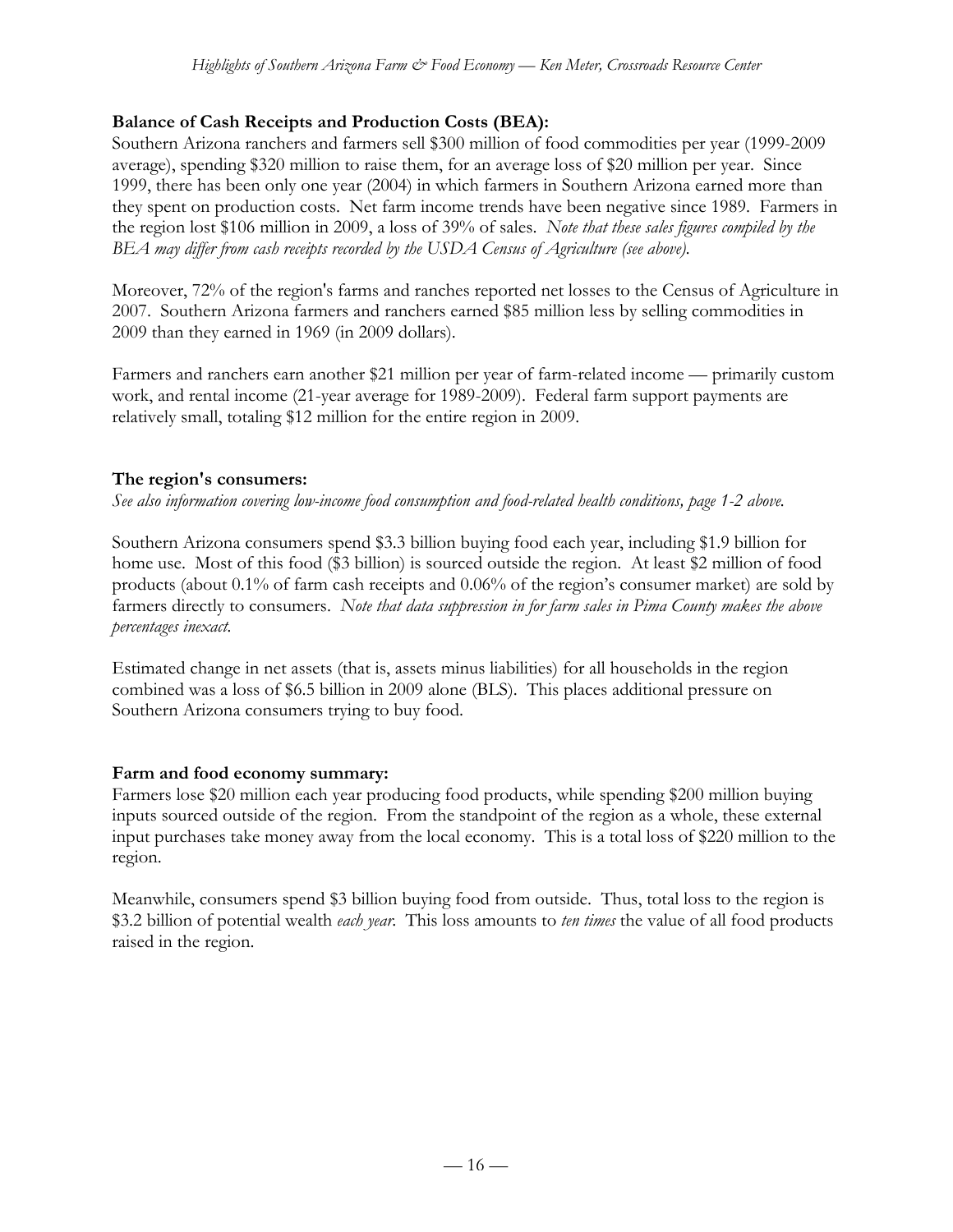#### **Southern Arizona: markets for food eaten at home (2009):**

Southern Arizona residents purchase \$3.3 billion of food each year, including \$1.9 billion to eat at home. Home purchases break down in the following way:

|                                     | millions |
|-------------------------------------|----------|
| Meats, poultry, fish, and eggs      | \$417    |
| Fruits & vegetables                 | 353      |
| Cereals and bakery products         | 246      |
| Dairy products                      | 206      |
| "Other," incl. Sweets, fats, & oils | 696      |

If the region's residents purchased 15% of their food for home use directly from Southern Arizona farmers, this would generate \$287 million of new farm income. This would require an expenditure of less than \$5.00 per person per week. This is not new spending, but rather a shift in where dollars are spent.

#### **Cochise County: markets for food eaten at home (2009):**

Cochise County residents purchase \$344 million of food each year, including \$200 million to eat at home. Home purchases break down in the following way:

|                                     | millions |
|-------------------------------------|----------|
| Meats, poultry, fish, and eggs      | \$44     |
| Fruits & vegetables                 | 37       |
| Cereals and bakery products         | 26       |
| Dairy products                      | 22       |
| "Other," incl. Sweets, fats, & oils | 73       |

#### **Graham County: markets for food eaten at home (2009):**

Graham County residents purchase \$98 million of food each year, including \$57 million to eat at home. Home purchases break down in the following way:

|                                     | millions |
|-------------------------------------|----------|
| Meats, poultry, fish, and eggs      | \$12     |
| Fruits & vegetables                 | 11       |
| Cereals and bakery products         |          |
| Dairy products                      |          |
| "Other," incl. Sweets, fats, & oils | 21       |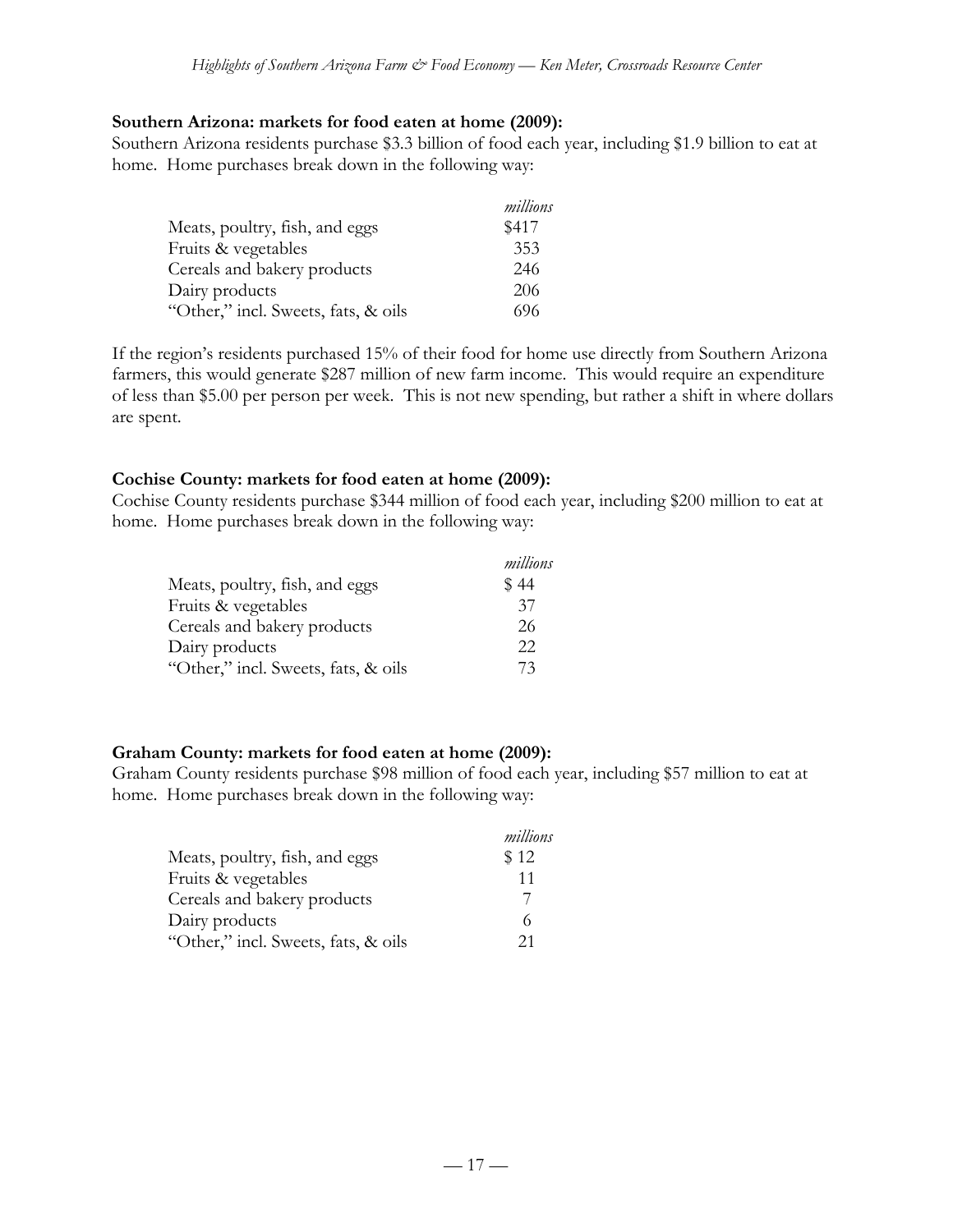#### **Greenlee County: markets for food eaten at home (2009):**

Greenlee County residents purchase \$21 million of food each year, including \$12 million to eat at home. Home purchases break down in the following way:

|                                     | millions |
|-------------------------------------|----------|
| Meats, poultry, fish, and eggs      | \$3      |
| Fruits & vegetables                 | 2        |
| Cereals and bakery products         | 2        |
| Dairy products                      |          |
| "Other," incl. Sweets, fats, & oils | 5        |

#### **Pima County: markets for food eaten at home (2009):**

Pima County residents purchase \$2.7 billion of food each year, including \$1.6 billion to eat at home. Home purchases break down in the following way:

|                                     | millions |
|-------------------------------------|----------|
| Meats, poultry, fish, and eggs      | \$343    |
| Fruits & vegetables                 | 290      |
| Cereals and bakery products         | 202      |
| Dairy products                      | 170      |
| "Other," incl. Sweets, fats, & oils | 573      |

#### **Santa Cruz County: markets for food eaten at home (2009):**

Santa Cruz County residents purchase \$116 million of food each year, including \$68 million to eat at home. Home purchases break down in the following way:

|                                     | millions |
|-------------------------------------|----------|
| Meats, poultry, fish, and eggs      | \$15     |
| Fruits & vegetables                 | 12       |
| Cereals and bakery products         |          |
| Dairy products                      |          |
| "Other," incl. Sweets, fats, & oils | 25       |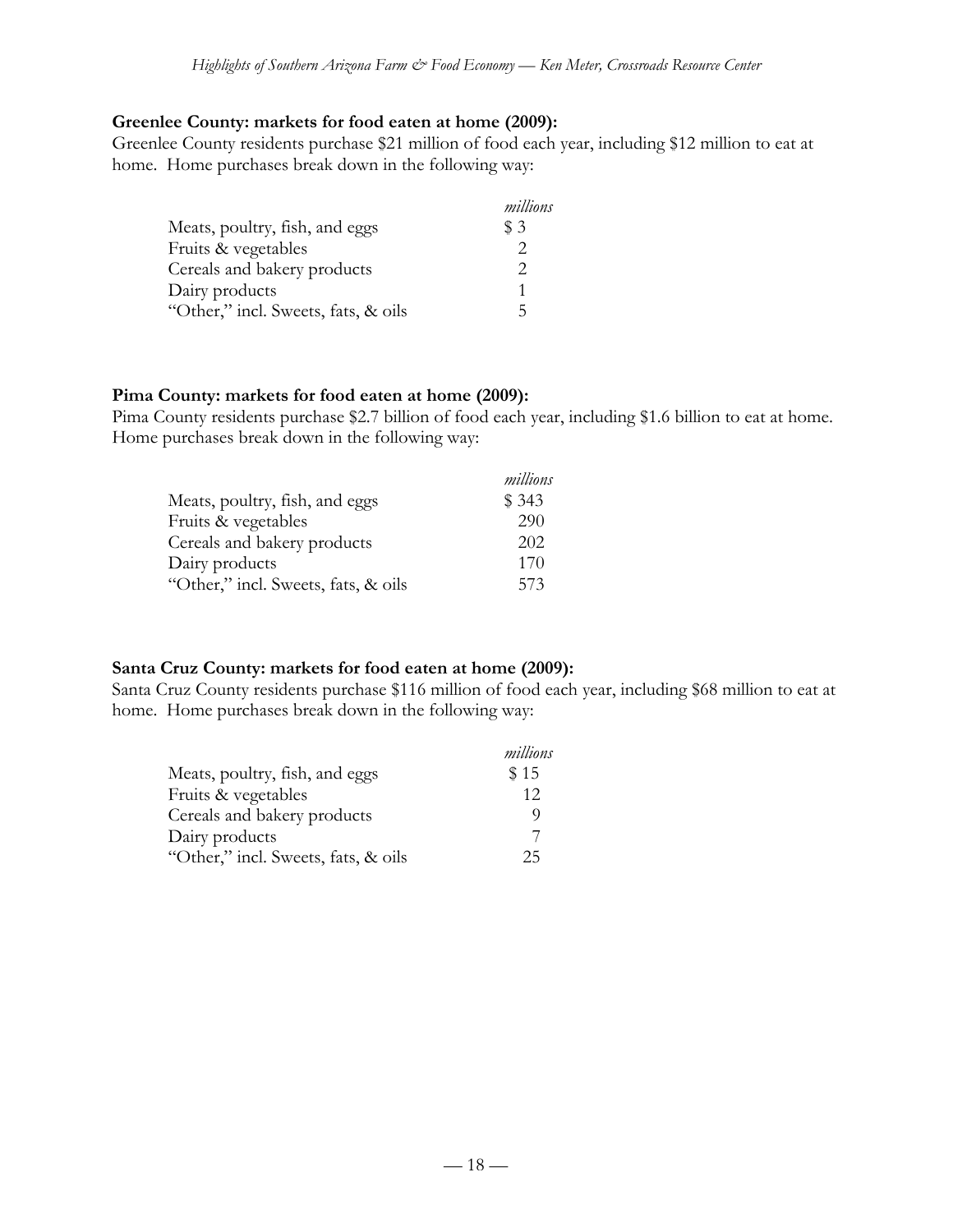#### **Metro Tucson: markets for food eaten at home (2009):**

Metro Tucson residents purchase \$3.1 billion of food each year, including \$1.8 billion to eat at home. Home purchases break down in the following way:

|                                     | millions |
|-------------------------------------|----------|
| Meats, poultry, fish, and eggs      | \$402    |
| Fruits & vegetables                 | 340      |
| Cereals and bakery products         | 237      |
| Dairy products                      | 198      |
| "Other," incl. Sweets, fats, & oils | 671      |

#### **Metro Phoenix: markets for food eaten at home (2009):**

Metro Phoenix residents purchase \$13.1 billion of food each year, including \$7.6 billion to eat at home. Home purchases break down in the following way:

|                                     | millions |
|-------------------------------------|----------|
| Meats, poultry, fish, and eggs      | \$1,662  |
| Fruits & vegetables                 | 1,406    |
| Cereals and bakery products         | 980      |
| Dairy products                      | 821      |
| "Other," incl. Sweets, fats, & oils | 2,776    |

#### **Arizona: markets for food eaten at home (2009):**

Arizona residents purchase \$17.5 billion of food each year, including \$10 billion to eat at home. Home purchases break down in the following way:

|                                     | millions |
|-------------------------------------|----------|
| Meats, poultry, fish, and eggs      | \$2,220  |
| Fruits & vegetables                 | 1,877    |
| Cereals and bakery products         | 1,309    |
| Dairy products                      | 1,096    |
| "Other," incl. Sweets, fats, & oils | 3,706    |